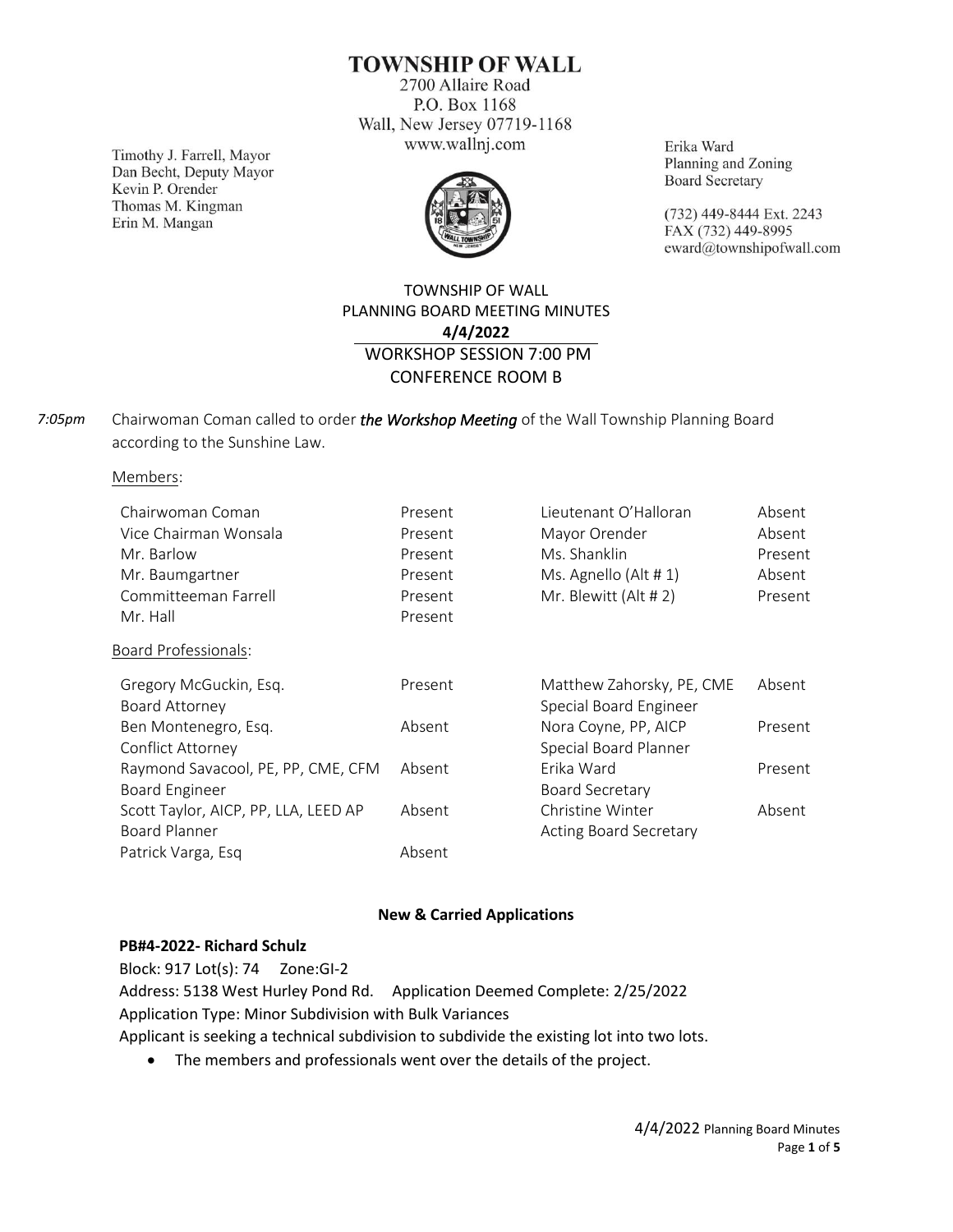### **Resolutions**

**Resolution of the Wall Township Planning Board recommending the designation of an area in need of redevelopment as well as an area in need of rehabilitation pursuant to N.J.S.A. 40A:12a-5 including the following: Block 907, Lots 1, 5, 10, 11, 12, 22, 23, 25, 26 AND 47; Block 908, Lots 2, 3, 4, 5.01, 6, 7 and 8,; Block 909, Lots 1,6 and 7; Block 911, Lots 1, 2, 11, 12, 13 and 26; Block 912, Lots 2 and 4.02; Block 930.01, Lots 13, 14 and 15**

• No Corrections. Resolution can be adopted as written.

**Resolution of the Wall Township Planning Board recommending the designation of block 274, lot 25, block 301, lot 9, block 745, lot 2, and block 831, lot 30 be designated as a noncondemnation area in need of redevelopment and an area in need of rehabilitation pursuant to N.J.S.A. 40A:12a-5**

• No Corrections. Resolution can be adopted as written.

### **Minutes to be Adopted**

3/7/2022

**Adjournment**

7:20 pm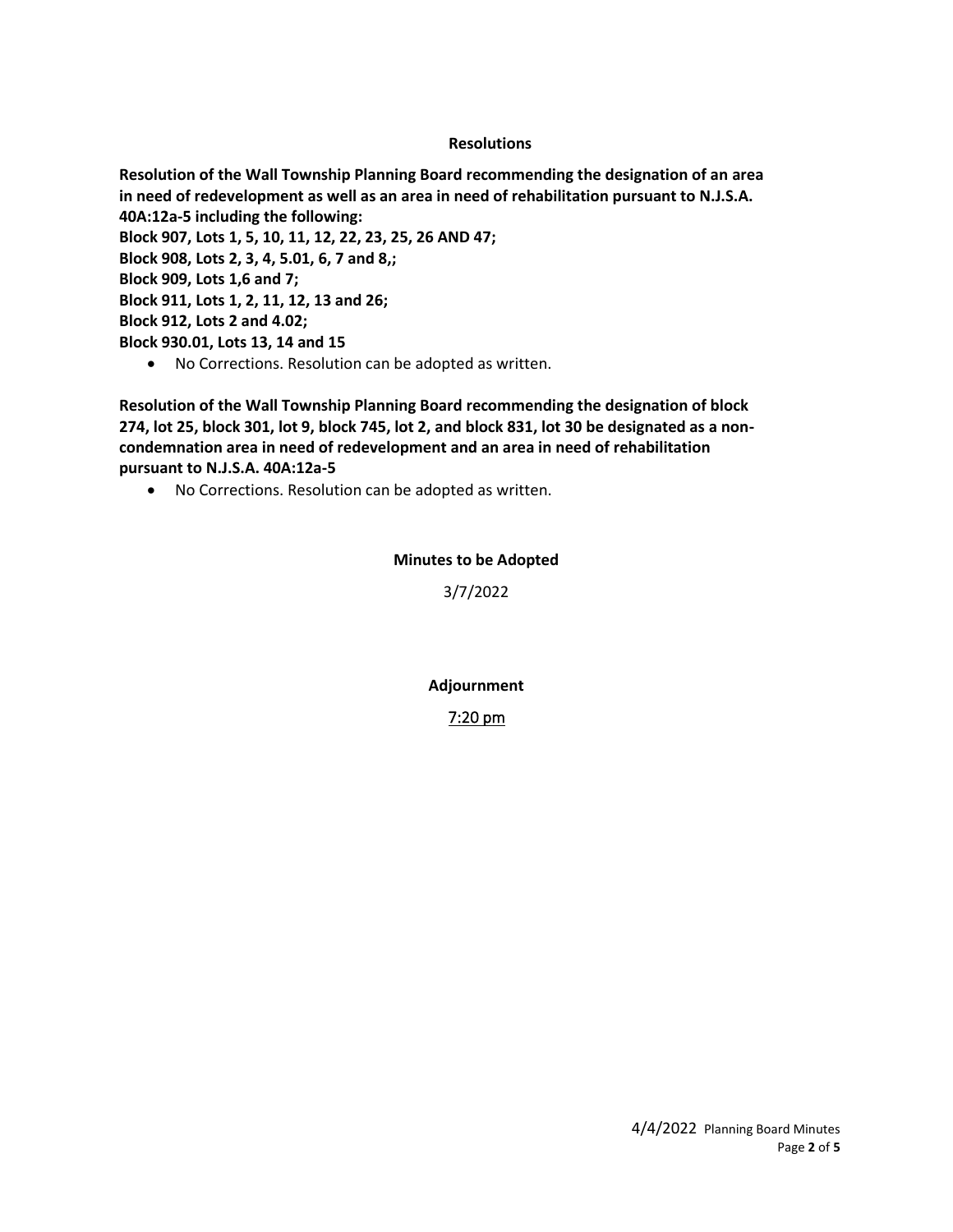# **TOWNSHIP OF WALL**

2700 Allaire Road P.O. Box 1168 Wall, New Jersey 07719-1168 www.wallnj.com

Timothy J. Farrell, Mayor Dan Becht, Deputy Mayor Kevin P. Orender Thomas M. Kingman Erin M. Mangan



Erika Ward Planning and Zoning **Board Secretary** 

(732) 449-8444 Ext. 2243 FAX (732) 449-8995 eward@townshipofwall.com

## TOWNSHIP OF WALL PLANNING BOARD MEETING MINUTES **4/4/2022** REGULAR MEETING IMMEDIATELY FOLLOWING WORKSHOP SESSION MUNICIPAL MEETING ROOM

Chairwoman called to order the Regular Meeting of the Wall Township Planning Board at according to the Sunshine Law. *7:25PM*

### Roll Call

#### Members:

| Chairwoman Coman<br>Vice Chairman Wonsala<br>Mr. Barlow<br>Mr. Baumgartner<br>Committeeman Farrell<br>Mr. Hall | Present<br>Present<br>Present<br>Present<br>Present<br>Present | Lieutenant O'Halloran<br>Mayor Orender<br>Ms. Shanklin<br>Ms. Agnello (Alt # 1)<br>Mr. Blewitt (Alt # 2) | Absent<br>Absent<br>Present<br>Absent<br>Present |
|----------------------------------------------------------------------------------------------------------------|----------------------------------------------------------------|----------------------------------------------------------------------------------------------------------|--------------------------------------------------|
| Board Professionals:                                                                                           |                                                                |                                                                                                          |                                                  |
|                                                                                                                |                                                                |                                                                                                          |                                                  |
| Gregory McGuckin, Esq.                                                                                         | Present                                                        | Matthew Zahorsky, PE, CME                                                                                | Absent                                           |
| Board Attorney                                                                                                 |                                                                | Special Board Engineer                                                                                   |                                                  |
| Ben Montenegro, Esq.                                                                                           | Absent                                                         | Nora Coyne, PP, AICP                                                                                     | Present                                          |
| Conflict Attorney                                                                                              |                                                                | Special Board Planner                                                                                    |                                                  |
| Raymond Savacool, PE, PP, CME, CFM                                                                             | Absent                                                         | Erika Ward                                                                                               | Present                                          |
| <b>Board Engineer</b>                                                                                          |                                                                | <b>Board Secretary</b>                                                                                   |                                                  |
| Scott Taylor, AICP, PP, LLA, LEED AP                                                                           | Absent                                                         | Christine Winter                                                                                         | Absent                                           |
| Board Planner                                                                                                  |                                                                | <b>Acting Board Secretary</b>                                                                            |                                                  |
| Patrick Varga, Esq                                                                                             | Absent                                                         |                                                                                                          |                                                  |

### **New and Carried Applications**

#### **PB#4-2022- Richard Schulz**

Block: 917 Lot(s): 74 Zone:GI-2 Address: 5138 West Hurley Pond Rd. Application Deemed Complete: 2/25/2022 Application Type: Minor Subdivision with Bulk Variances Applicant is seeking a technical subdivision to subdivide the existing lot into two lots.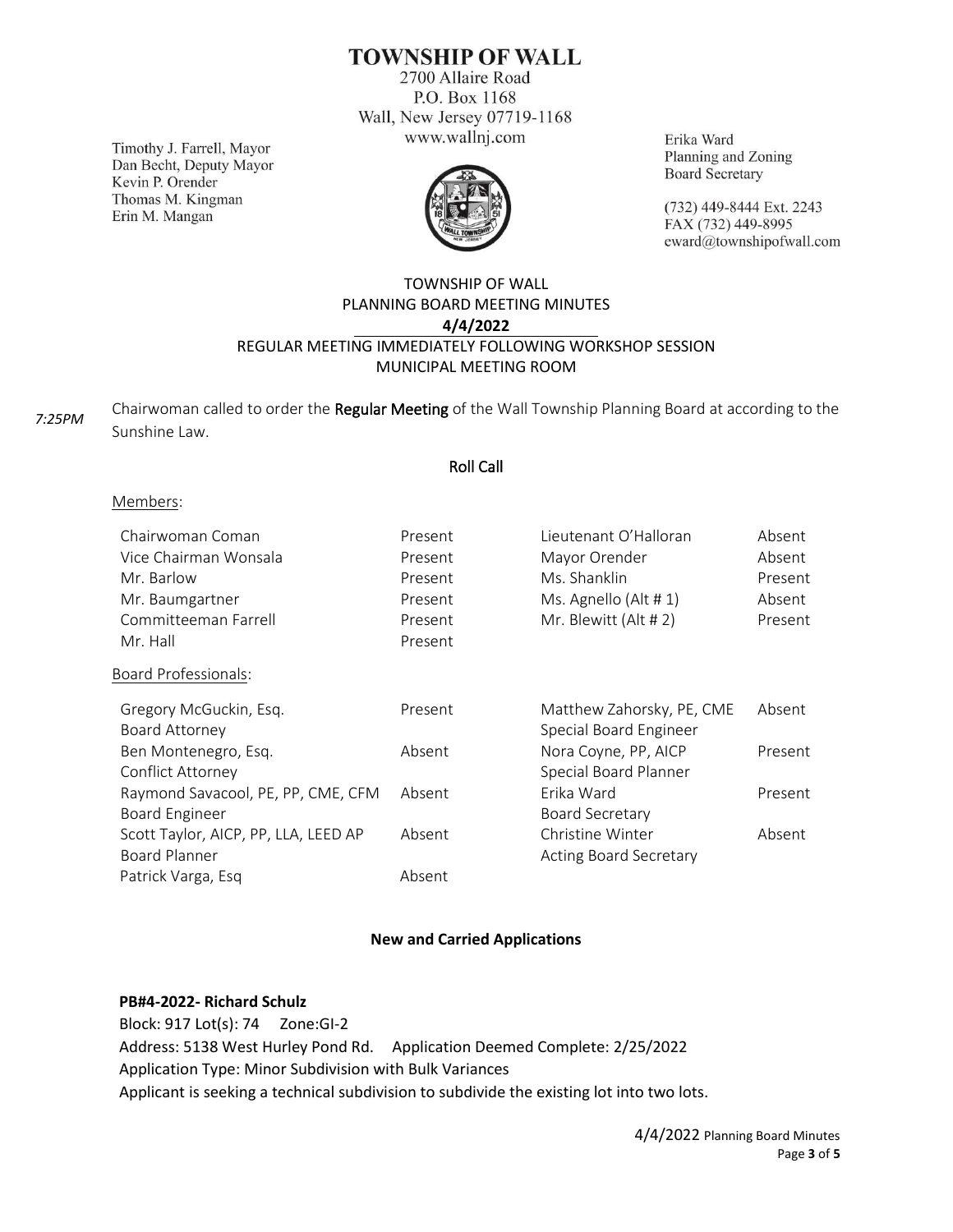### For the Applicant

- **Michael Rubino, Esq., Attorney**
- **Joseph Kociuba, Engineer**
- **Richard Schulz, Owner**

From the Public

• None

#### Summary

The applicant is seeking a technical subdivision with bulk variances, dividing the existing lot into two lots. The applicant wants to relocate one sign and install another freestanding sign on the property.

#### Decision

- Motion: Mr. Baumgartner
- Second: Mayor Farrell
- Roll Call:

| Үеа | Lieutenant O'Halloran | Absent |
|-----|-----------------------|--------|
| Yea | Mayor Orender         | Absent |
| Yea | Ms. Shanklin          | Yea    |
| Yea | Ms. Agnello (Alt #1)  | Absent |
| Yea | Mr. Blewitt (Alt #2)  | Yea    |
| Yea |                       |        |
|     |                       |        |

| Lieutenant O'Halloran | Absent |
|-----------------------|--------|
| Mayor Orender         | Absent |
| Ms. Shanklin          | Yea    |
| Ms. Agnello (Alt #1)  | Absent |
| Mr. Blewitt (Alt #2)  | Yea    |

### **Resolutions**

**Resolution of the Wall Township Planning Board recommending the designation of an area in need of redevelopment as well as an area in need of rehabilitation pursuant to N.J.S.A. 40A:12a-5 including the following:**

**Block 907, Lots 1, 5, 10, 11, 12, 22, 23, 25, 26 AND 47;**

**Block 908, Lots 2, 3, 4, 5.01, 6, 7 and 8,;**

**Block 909, Lots 1,6 and 7;**

### **Block 911, Lots 1, 2, 11, 12, 13 and 26;**

**Block 912, Lots 2 and 4.02;**

### **Block 930.01, Lots 13, 14 and 15**

Decision

- Motion: Mr. Barlow
- Second: Vice Chairman Wonsala
- Roll Call:

| Chairwoman Coman      | Үеа | Lieutenant O'Halloran | Absent |
|-----------------------|-----|-----------------------|--------|
| Vice Chairman Wonsala | Үеа | Mayor Orender         | Absent |
| Mr. Barlow            | Yea | Ms. Shanklin          | Yea    |
| Mr. Baumgartner       | Yea | Ms. Agnello (Alt #1)  | Absent |
| Committeeman Farrell  | Yea | Mr. Blewitt (Alt #2)  | Yea    |
| Mr. Hall              | Yea |                       |        |
|                       |     |                       |        |

• Resolution Adopted as written

| Lieutenant O'Halloran | Absent |
|-----------------------|--------|
| Mayor Orender         | Absent |
| Ms. Shanklin          | Yea    |
| Ms. Agnello (Alt #1)  | Absent |
| Mr. Blewitt (Alt #2)  | Yea    |